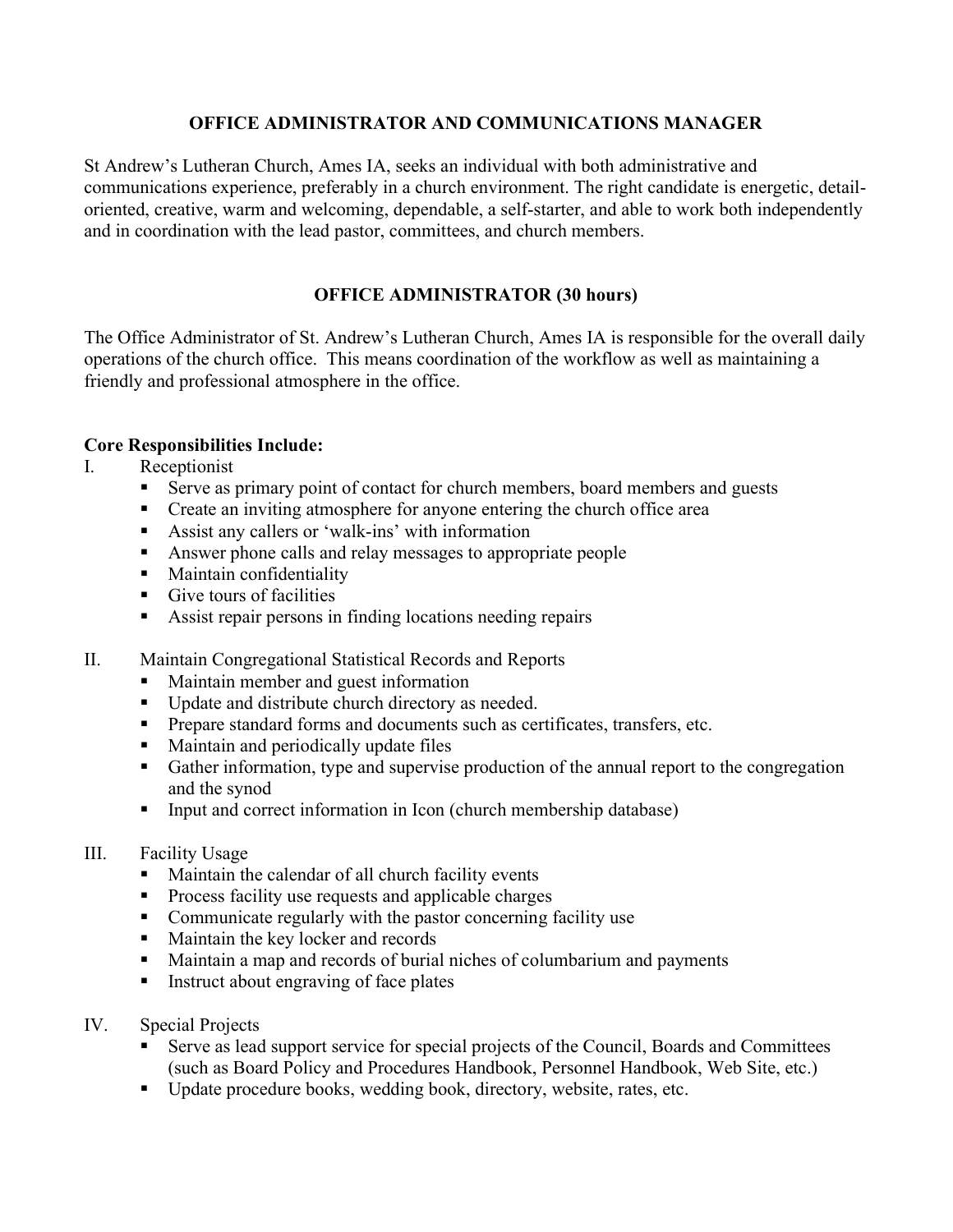- V. Supplies and Equipment
	- Maintain and order necessary office and worship supplies research for best pricing through multiple vendors
	- Oversee the servicing and contracts of office equipment/best pricing and vendor negotiations
	- **Process ordering of materials and supplies as requested by Board Chairs**
	- **Monitor and purchase supplies needed for custodians and church maintenance** seek out best pricing through multiple vendors.

## VI. Worship

- Type, edit, and publish bulletins for all worship services
- **Prepare power points and other programs to be used in worship services and other gatherings**
- Coordinate communications for worship assistants by setting up Signup Genius for worship assistants to sign up. Help those who are not computer savvy.
- **Prepare PowerPoint slides for narthex TV**
- **Prepare items for Worship & Arts committee for various events such as flower sales,** funerals, baptisms, as requested.
- VII. Special Services (Funerals and Weddings)
	- Serve as point of contact for coordination of details for special services with family, funeral home, and pastor
	- Facilitate communication between pastor and volunteers/staff for special services
	- Type, edit, and publish bulletins for special services
- VIII. Computer
	- Serve as lead support on the use and maintenance of computer software and hardware
	- Ensure monthly back-up of data files
	- Make sure the anti-virus runs regularly and updates are done at least monthly.
	- Take the lead on purchase of new computer equipment, price out with multiple vendors. Be responsible for transfer of data.

## IX. Financial

- Coordinate preparation of purchase orders and financial information for the accountant. Make sure receipts attached.
- Reconcile purchase orders with credit card statement
- Sign out/in credit cards and gift cards according to policies.
- Verify  $\&$  report weekly income count to accountant
- Verify and process income  $&$  expense reports prepared by accountant

## X. Office Support Services

- Assist with other office support services as assigned.
- Maintain master schedule of staff
- Maintain personal leave requests
- Maintain desk manual
- Post job openings at behest of council/pastor, download qualified applicants resumes.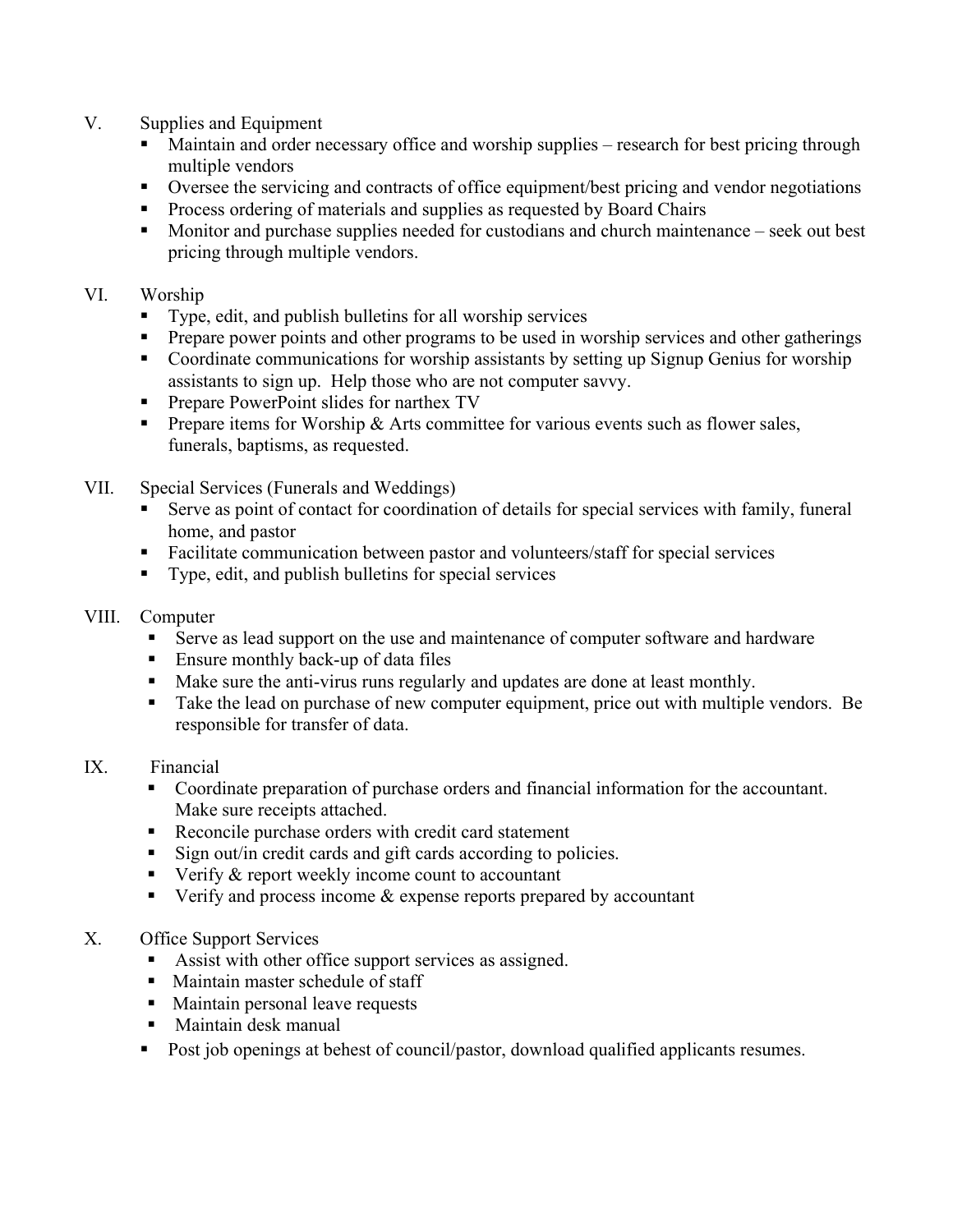# COMMUNICATIONS MANAGER (10 hours)

The Office Administrator is responsible for planning, coordinating, designing and executing the overall communication for St. Andrew's Lutheran Church events, programs, and ministries.

- I. Planning
	- In consultation with the pastor, develop a communications plan for events and programs with proposed deadlines and deliverables
	- Determine appropriate communications media to promote events/programs to various audiences (congregation, Ames Community, Central Iowa).
	- Secure pricing from multiple vendors for print media (postcards, banners, posters, etc.) to maximize available budget and visibility
	- Obtain approval from pastor and/or responsible committee for communications plan
	- Coordinate production of communications media to meet deadlines
- II. Coordination
	- Initiate conversations with committee chairs to discern communication needs for upcoming events and programming
	- Craft Friday Flash, Bulletin, and Social Media blurbs to communicate upcoming events and programming
	- Obtain approval of communications wording and images from pastor or committee chairs
	- Post electronic and other media communications to congregation and community including Friday Flash, Facebook, Twitter, Instagram and St. Andrew's Lutheran Church website
	- **Prepare correspondence and materials from the pastor and staff and congregational** organizations for distribution
	- Distribute the daily mail. Prepare congregational mailings
	- Review the church website weekly to update information about events and programming
	- Review the entire church website quarterly and update information as needed
	- Review church website design and function annually to propose necessary enhancements to overall messaging and design

III. Design

- Design ads, postcards, social media images, banners, brochures, business cards, posters and all communications media for church use
- Maintain and update church logos, letterhead, boilerplate, envelopes and provide to committees and chairs to ensure updated branding
- Maintain and update church Bulletin Boards including Welcome boards in office and Narthex; New Member Board; and Church Council Board.